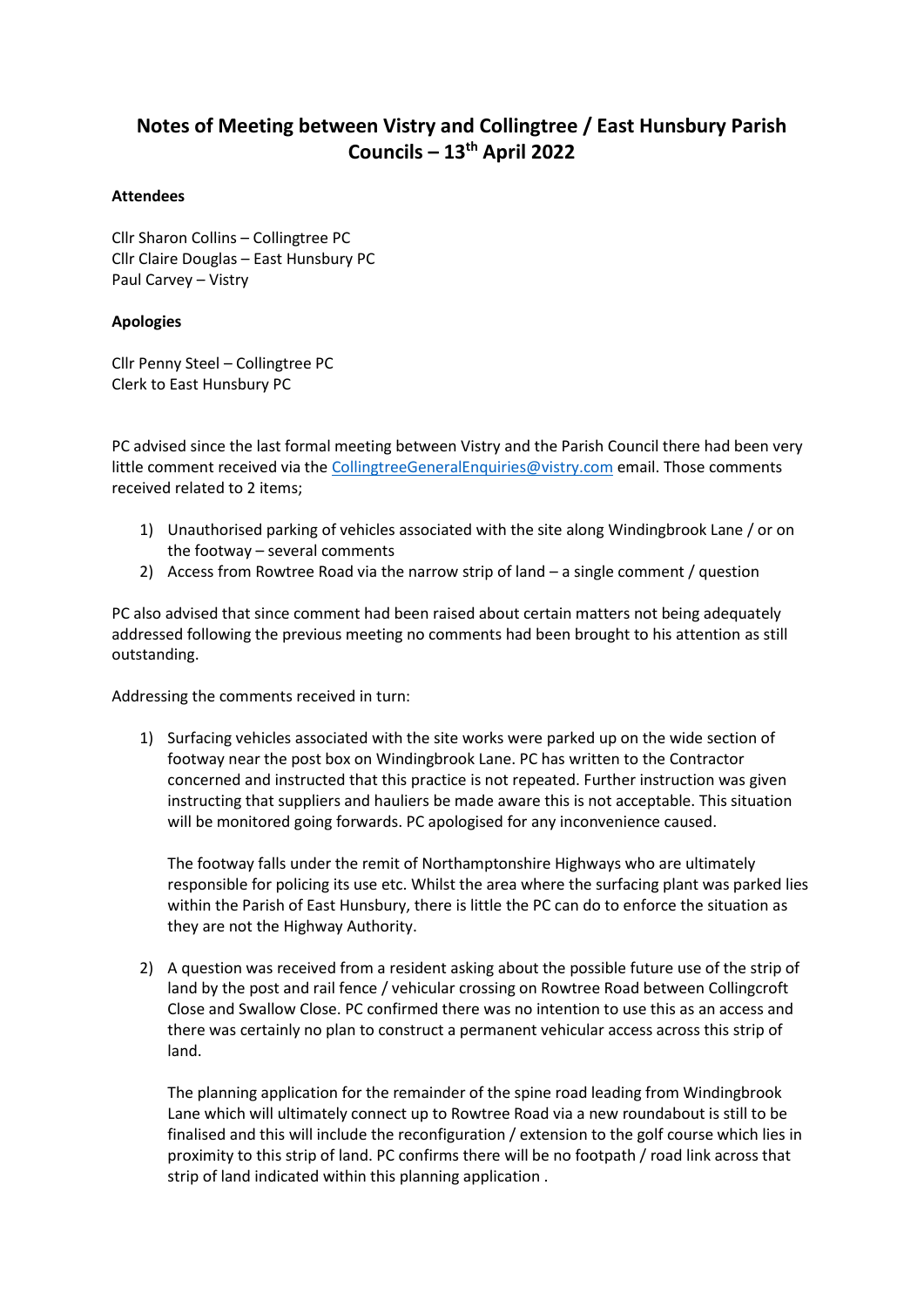# General Matters

# **Junction at Site Entrance / Windingbrook Lane**

The remaining utilities have now been diverted. Work is due to commence immediately after the Easter break, under traffic signals when required, and is envisaged to take  $2 - 3$ weeks to complete. PC apologised for any inconvenience or disruption this may cause.

## **Drainage Outfall**

The installation of the drainage adjacent to the  $2^{nd}$  hole / footpath KG3 is nearing completion. Upon completion of the archaeological investigations along the route of the drainage running parallel with the hedge line in Phase 2 the drainage works will be completed.

# **Archaeology**

Archaeology is planned to commence within the Phase 2 land during May of this year. The primary area of investigation lies in the field immediately to the west of Belfry Lane with 2 smaller areas of trenching to be undertaken near the M1 and within land in proximity to Wootton Brook. It is estimated these works will take circa 6 months.

A temporary haul road will need to be constructed across the fields to allow access to the primary area of interest.

#### **Planning Application WNN/2022/0370**

The above application relating to the next section of primary infrastructure including the proposed diversion of an historic drain was validated on the  $1<sup>st</sup>$  April. The application can be viewed via the planning pages of WNC's website.

#### **Upcoming Planning Application for next phase of housing**

The above is currently being prepared and it is envisaged that it will be submitted within the next couple of months.

# **Rubbish from Site**

Whilst we were walking the footpaths adjacent to the development it was reported by a resident that there was instances of rubbish being blown from the site and being present on the footpaths in the vicinity. PC will ask the site team to review periodically, especially after periods of high wind to ensure any materials that have been blown from site are collected and removed.

#### **Date of next meeting**

 $12^{th}$  May - 1330 hrs

#### **Meeting Closed**